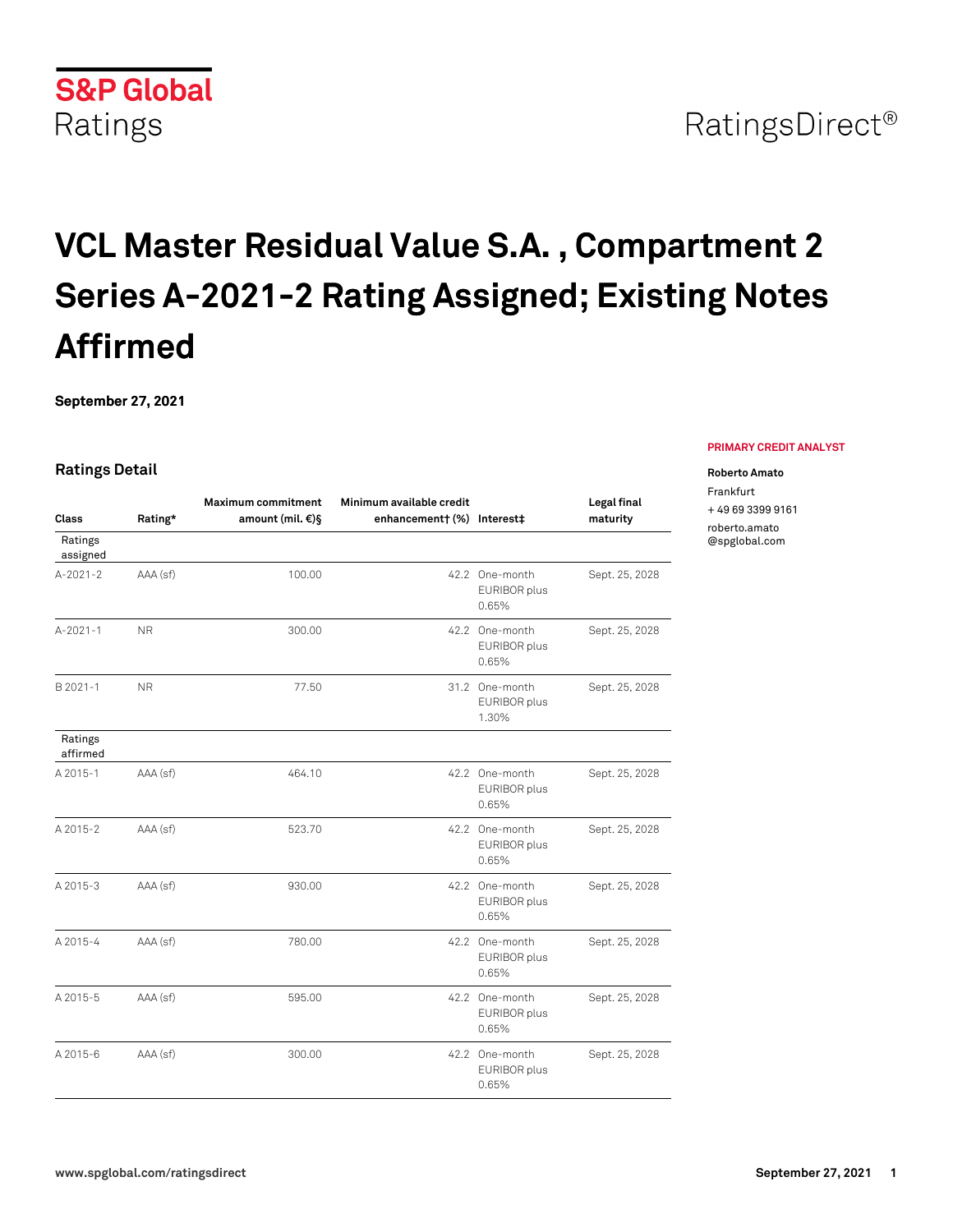#### **Ratings Detail (cont.)**

| <b>Class</b> | Rating*    | <b>Maximum commitment</b><br>amount (mil. €)§ | Minimum available credit<br>enhancement† (%) Interest‡ |                                         | Legal final<br>maturity |
|--------------|------------|-----------------------------------------------|--------------------------------------------------------|-----------------------------------------|-------------------------|
| A 2016-1     | AAA (sf)   | 476.50                                        |                                                        | 42.2 One-month<br>EURIBOR plus<br>0.65% | Sept. 25, 2028          |
| A 2016-2     | AAA (sf)   | 50.00                                         |                                                        | 42.2 One-month<br>EURIBOR plus<br>0.65% | Sept. 25, 2028          |
| A 2016-4     | AAA (sf)   | 628.60                                        |                                                        | 42.2 One-month<br>EURIBOR plus<br>0.65% | Sept. 25, 2028          |
| A 2018-2     | AAA (sf)   | 349.20                                        |                                                        | 42.2 One-month<br>EURIBOR plus<br>0.65% | Sept. 25, 2028          |
| A 2018-4     | AAA (sf)   | 185.00                                        |                                                        | 42.2 One-month<br>EURIBOR plus<br>0.65% | Sept. 25, 2028          |
| A 2018-5     | AAA (sf)   | 361.50                                        |                                                        | 42.2 One-month<br>EURIBOR plus<br>0.65% | Sept. 25, 2028          |
| A 2019-1     | AAA (sf)   | 358.40                                        |                                                        | 42.2 One-month<br>EURIBOR plus<br>0.65% | Sept. 25, 2028          |
| B 2015-1     | $A + (sf)$ | 110.90                                        |                                                        | 31.2 One-month<br>EURIBOR plus<br>1.30% | Sept. 25, 2028          |
| B 2015-3     | $A + (sf)$ | 300.00                                        |                                                        | 31.2 One-month<br>EURIBOR plus<br>1.30% | Sept. 25, 2028          |
| B 2016-3     | $A + (sf)$ | 393.10                                        |                                                        | 31.2 One-month<br>EURIBOR plus<br>1.30% | Sept. 25, 2028          |
| B 2018-2     | $A + (sf)$ | 48.30                                         |                                                        | 31.2 One-month<br>EURIBOR plus<br>1.30% | Sept. 25, 2028          |
| B 2020-1     | $A + (sf)$ | 40.00                                         |                                                        | 31.2 One-month<br>EURIBOR plus<br>1.30% | Sept. 25, 2028          |

\*Our ratings address timely payment of interest and ultimate principal. §The current issuance amount may be less than the maximum commitment for each class. †Reflects the documented minimum figures and includes subordination, overcollateralization, and a cash reserve. ‡Subject to a floor of zero. EURIBOR--Euro interbank offered rate. NR--Not rated.

## **Overview**

- We have assigned our 'AAA (sf)' rating to VCL Master Residual Value S.A., Compartment 2's series A 2021-2 notes.
- At the same time, we have affirmed our ratings on the outstanding class A and B notes.
- During the renewal process, the issuer has issued unrated class A 2021-1 and B 2021-1 notes.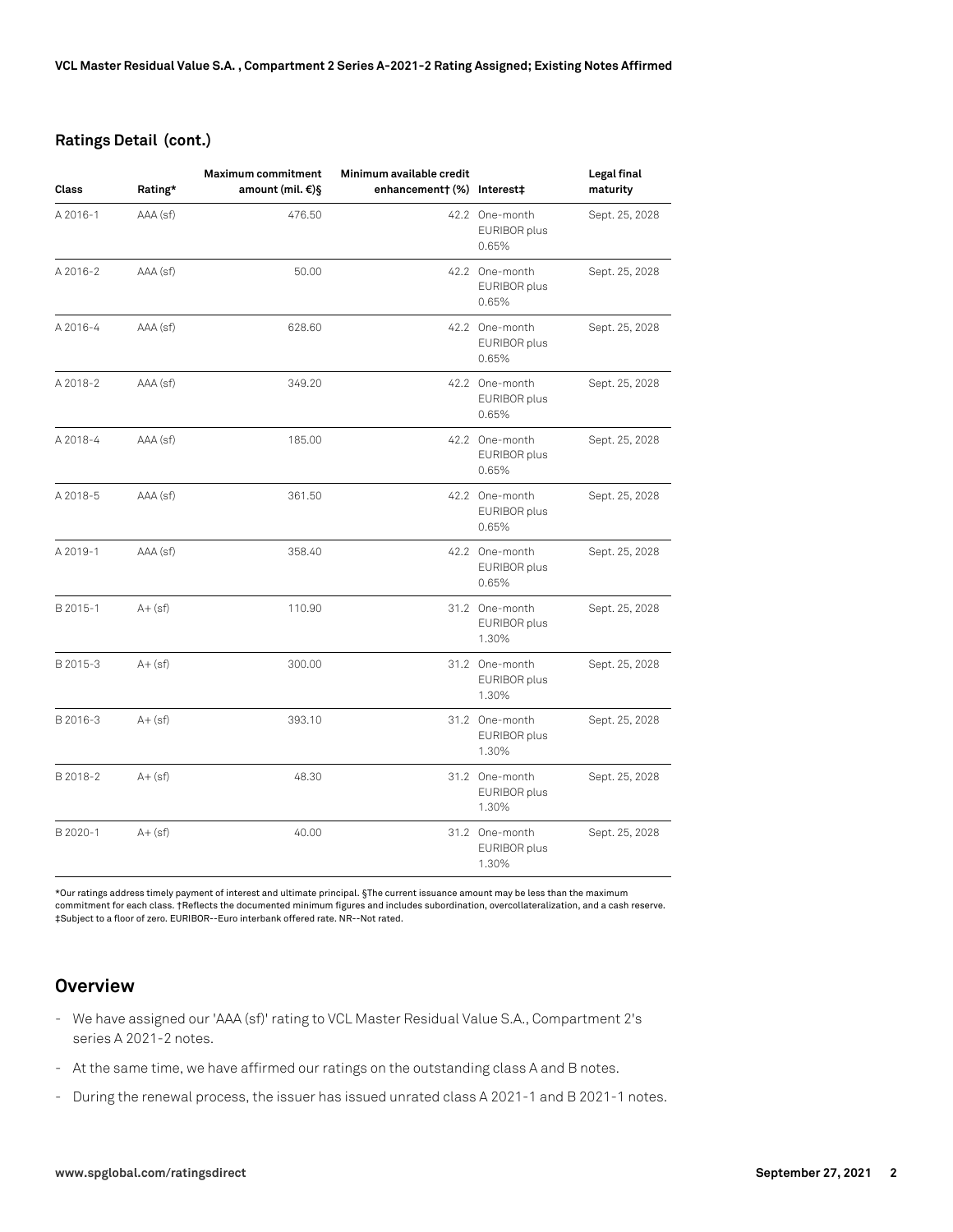- The transaction is a securitization of a portfolio of German auto lease residual values, which Volkswagen Leasing GmbH (VW Leasing) originated.

FRANKFURT (S&P Global Ratings) Sept. 27, 2021--S&P Global Ratings today assigned its 'AAA (sf)' credit rating to VCL Master Residual Value S.A., Compartment 2's series A 2021-2 asset-backed floating-rate notes. At the same time, we have affirmed our 'AAA (sf)' and 'A+ (sf)' ratings on the issuer's remaining outstanding class A and B notes, respectively. During the renewal process, the issuer has issued unrated class A 2021-1 and B 2021-1 notes (see list).

VCL Master Residual Value S.A., Compartment 2 is a securitization of a portfolio of German auto lease residual values, which Volkswagen Leasing GmbH (VW Leasing) originated. VW Leasing is the initial servicer, and no back-up servicer was appointed at closing.

On any payment date during the revolving period, the issuer can issue new series of notes, subject to maintaining the initial required credit enhancement for both the class A and B notes. The last renewal was on Sept. 25, 2020, whereby the revolving period was extended by twelve months until September 2021. Further, additional series 2021-1 and 2021-2 class A notes, and series 2021-1 class B notes were issued in September 2021.

The initial required credit enhancement level or target overcollateralization amounts on both the class A and B notes have reduced. The required credit enhancement level for the class A notes has decreased to 42.20% from 42.50% in September 2020. At the same time, the required credit enhancement level for the class B notes has decreased to 31.20% from 31.70% in September 2020 (see "Related Research").

A combination of subordination, initial, and additional overcollateralization, and a cash reserve provide credit enhancement to the rated notes. The credit enhancement increase conditions (CEIC) in relation to the required cash collateral account balance remain unchanged. The CEIC breaches if the specified general cash collateral amount is below the required level for three consecutive determination dates. The condition continues to require a minimum cash collateral balance to be available on each determination date. In our cash flow assumptions, we have therefore considered the cash collateral balance to decline to the minimum level at the start of amortization. The transaction does not have a principal deficiency ledger mechanism or any excess spread before the insolvency of the seller.

The class A notes rank senior to the class B notes, and each class of notes ranks pari passu among themselves. Under the transaction documents, amortization is sequential, but switches to pro rata once the class-specific overcollateralization target levels are reached, assuming no specific triggers have been breached. The notes may switch to sequential payment again, once certain credit enhancement increase conditions have been met. If the servicer were to become insolvent at any point in the transaction's life, the notes would permanently switch to sequential amortization.

## **Rating Rationale**

## **Economic outlook**

In our analysis, we considered the following economic data and their baseline effect on collateral credit quality in determining our credit assumptions (see "Related Research").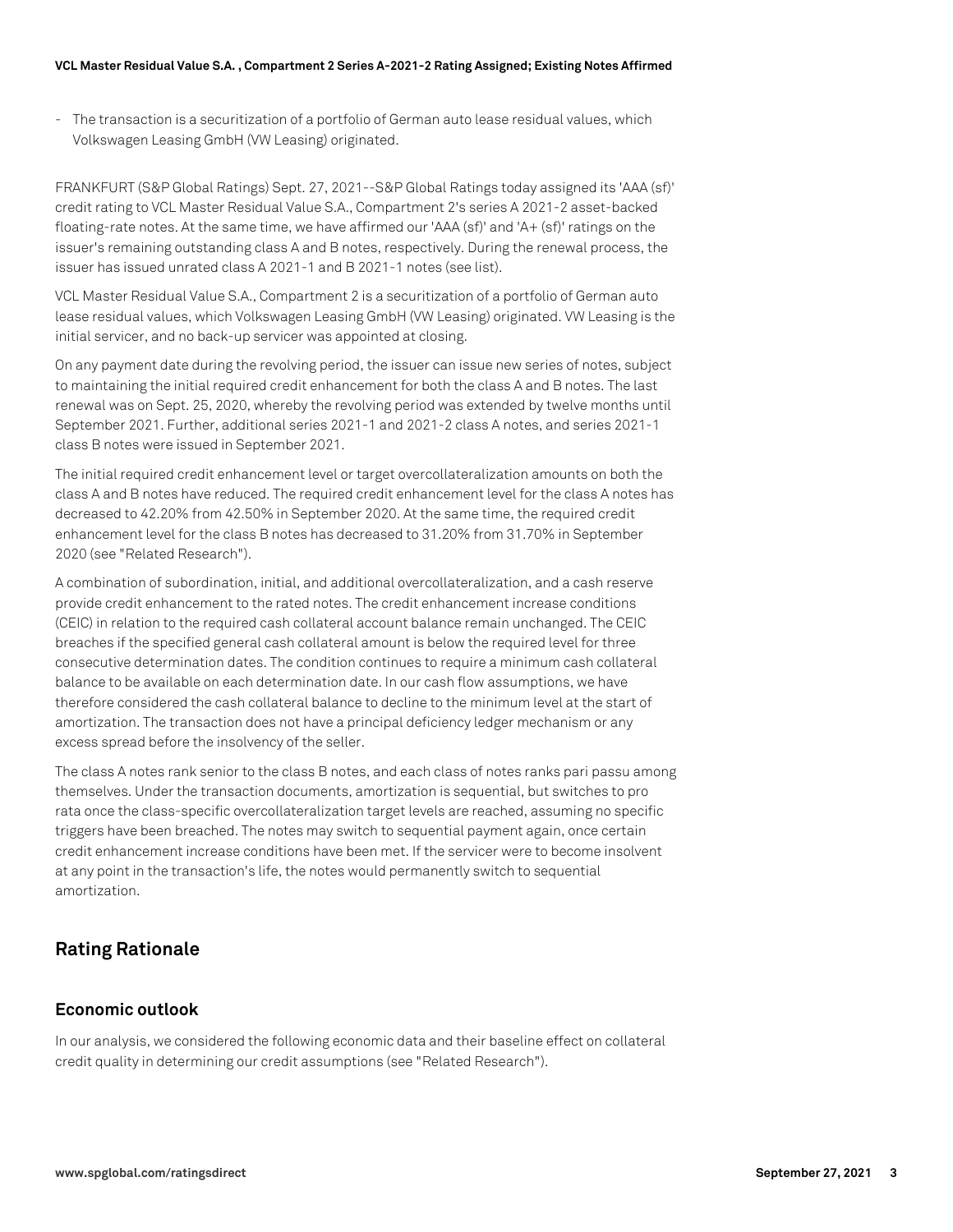Table 1

#### **Economic Factors**

|                                                                  | Actual | Forecast |  |                          |      |
|------------------------------------------------------------------|--------|----------|--|--------------------------|------|
|                                                                  |        |          |  | 2020 2021 2022 2023 2024 |      |
| Real GDP (y/y growth, %)                                         |        |          |  | $(5.1)$ 3.5 4.9 2.2 1.6  |      |
| Unemployment rate (annual average, $\frac{9}{2}$ 4.2 4.2 3.6 3.4 |        |          |  |                          | -3.3 |
| CPI inflation (%)                                                |        |          |  | $0.4$ 2.5 1.5 1.6 1.7    |      |

Sources: National Statistics offices, Eurostat, S&P Global Ratings.

While Germany registered a 5.4% contraction in GDP in 2020, this year we expect 3.5% growth. We expect this to continue with growth of 4.9% in 2022 and 2.2% in 2023. At the same time, we expect unemployment to remain stable at 4.2% in 2021 and decrease to 3.6% in 2022. In our view, the partial unemployment schemes unveiled across Europe and especially in Germany have limited the rise in unemployment. We believe changes in GDP growth and the unemployment rate largely determine portfolio default performance. We set our credit assumptions to reflect the economic outlook for Germany.

#### **Operational risk**

VW Leasing has underwritten auto leasing contracts in Germany since 1966. In our view, the company's track record of stable, strong quality asset origination is among the best of all European auto ABS issuers. Our ratings on the class A and B notes reflect our assessment of the company's origination policies, as well as our evaluation of VW Leasing's ability to fulfill its role as servicer under the transaction documents. There is no back-up servicer. For our analysis, we rely on the general availability of servicing in the German market and have also incorporated assumptions in our cash flow analysis, to analyze any potential impact from servicer disruption risk.

The collateral in this pool comprises expectancy rights related to prime auto leases. Under our operational risk criteria, we therefore consider the severity risk to be moderate and portability risk as low. We assess the disruption risk of servicer as low. Therefore, the criteria do not impose any cap on the maximum achievable rating due to operational risks (see "Related Criteria").

#### **Credit risk**

The portfolio consists of residual values, which are subject to market value decline risk. We reviewed our market value decline assumptions in view of the current dampened auto market and consequent impact on used car values. We consider our market value decline assumptions for rating stresses of 'BBB' and above as already including the stress levels we expect to see in used car markets. We assumed a residual value loss of 42.0% and 31.3% in the 'AAA' and 'A+' rating scenarios, which remains comparable with our previous assumptions.

In addition, the transaction is exposed to lessee default risk. During our 2020 surveillance process, considering the recessionary outlook for Europe, we had added several stresses to account for COVID-19-related risks. We have now removed all of those additional assumptions following the improved macroeconomic outlook for Germany. Therefore, our base-case default rate assumption for the securitized pool is 2.63%, back at pre-pandemic levels. The multiples are 4.4x and 2.9x at 'AAA' and 'A+', respectively. Overall, the total stressed gross losses applied in the 'AAA' and 'A+'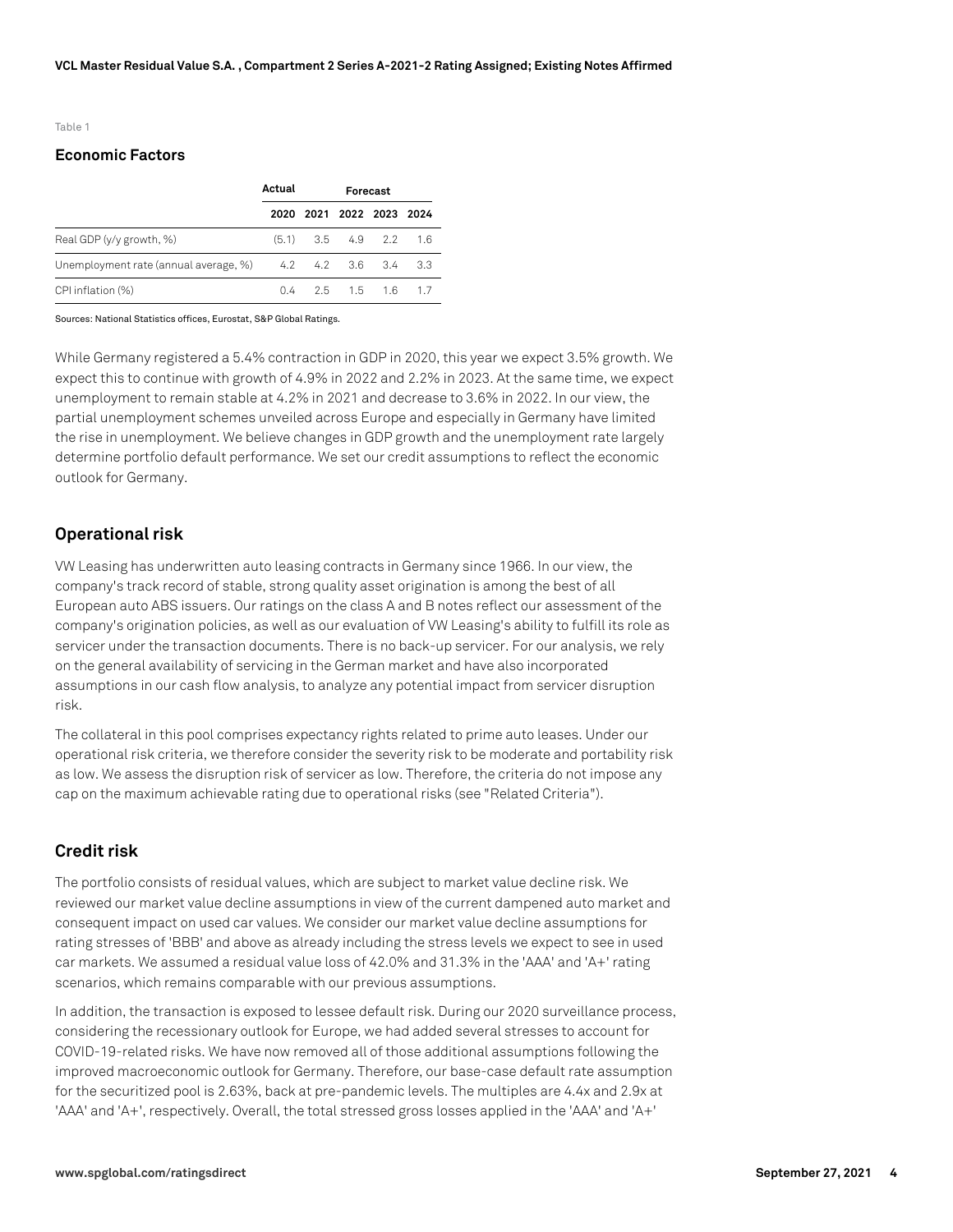rating scenarios remain unchanged from the renewal in September 2020.

Moreover, we sized stressed recoveries of 40% for all rating levels, based on recovery data provided for previous VCL transactions and a peer comparison with other German auto leasing transactions.

We have analyzed credit risk by applying our criteria for European auto ABS, using historical loss data for VW Leasing's book and performance data from previous VCL leasing transactions and residual value risk by applying our European consumer finance criteria (see "Related Criteria").

### **Cash flow analysis**

We have assessed the transaction's documented payment structure, and assumed the notes will have the minimum required credit enhancement in our cash flow analysis. The issuer can extend the transaction's revolving period several times. Once the revolving period ends, the transaction amortizes sequentially until certain overcollateralization targets for the class A and B notes are reached. However, the amortization between the class A and B notes and the subordinated loan switches to pro rata amortization from sequential if certain conditions (for instance, the credit enhancement increase condition not being in effect) are fulfilled, or when class-specific target overcollateralization levels are reached. Our analysis indicates that the minimum available credit enhancement for the class A and B notes is sufficient to withstand the credit and cash flow stresses that we apply at the respective rating levels.

#### **Counterparty risk**

Our ratings on the class A and B notes also consider that the replacement mechanisms implemented in the transaction documents adequately mitigate the counterparty risks to which the transaction is exposed. We have analyzed these counterparty risks by applying our counterparty criteria (see "Related Criteria"). Our ratings on the notes reflect that the swap agreements are in line with our counterparty criteria.

#### **Legal risk**

We consider the issuer to be bankruptcy-remote, in line with our European legal criteria (see "Related Criteria"). We have received a transaction legal opinion on the September 2021 renewal, which provides assurance that the structure achieves a valid and effective sale of assets, and we believe that the sale of the assets would survive the seller's insolvency.

We consider that the transaction may be exposed to trade tax risk. We have sized the unmitigated exposure as an additional loss.

#### **Sovereign risk**

Under our structured finance sovereign risk criteria, the maximum differential between the rating on the security and the rating on the sovereign depends on the asset sensitivity to country risk and the sovereign rating. We view the asset sensitivity to the country risk as low, and our long-term unsolicited sovereign rating on Germany is 'AAA'. Consequently, our sovereign risk criteria do not cap our ratings on the rated notes.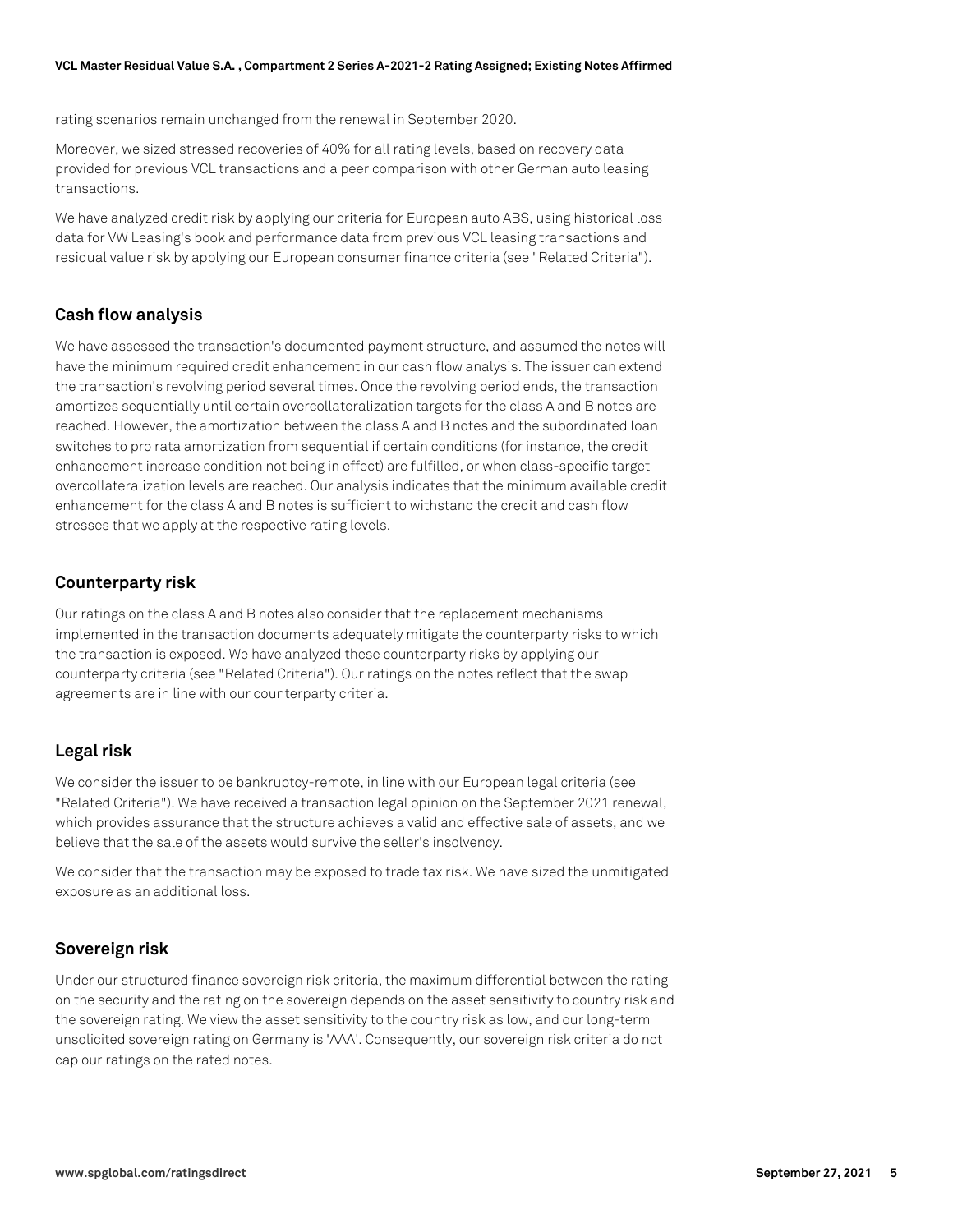#### **Rating stability**

We analyzed the effect of a moderate stress on the credit variables and their ultimate effect on our ratings on the notes, the results of which indicate no material deterioration on the ratings on the class A and B notes compared to thresholds under our criteria.

## **Related Criteria**

- Criteria | Structured Finance | General: Global Framework For Payment Structure And Cash Flow Analysis Of Structured Finance Securities, Dec. 22, 2020
- Criteria | Structured Finance | General: Counterparty Risk Framework: Methodology And Assumptions, March 8, 2019
- Criteria | Structured Finance | General: Incorporating Sovereign Risk In Rating Structured Finance Securities: Methodology And Assumptions, Jan. 30, 2019
- Legal Criteria: Structured Finance: Asset Isolation And Special-Purpose Entity Methodology, March 29, 2017
- Criteria | Structured Finance | ABS: Methodology And Assumptions For European Auto ABS, Oct. 15, 2015
- Criteria | Structured Finance | General: Global Framework For Assessing Operational Risk In Structured Finance Transactions, Oct. 9, 2014
- Criteria | Structured Finance | ABS: Global Methodology And Assumptions For Assessing The Credit Quality Of Securitized Consumer Receivables, Oct. 9, 2014
- General Criteria: Methodology Applied To Bank Branch-Supported Transactions, Oct. 14, 2013
- Criteria | Structured Finance | General: Global Derivative Agreement Criteria, June 24, 2013
- General Criteria: Global Investment Criteria For Temporary Investments In Transaction Accounts, May 31, 2012
- General Criteria: Principles Of Credit Ratings, Feb. 16, 2011
- Criteria | Structured Finance | General: Methodology For Servicer Risk Assessment, May 28, 2009
- Criteria | Structured Finance | ABS: European Consumer Finance Criteria, March 10, 2000

#### **Related Research**

- European Auto ABS Index Report Q2 2021, Sept. 23, 2021
- Economic Snapshots Indicate Europe Responding Quickly To The Grand Reopening, July 9, 2021
- ESG Industry Report Card: Auto Asset-Backed Securities, March 31, 2021
- Germany 'AAA/A-1+' Ratings Affirmed; Outlook Stable, March 26, 2021
- S&P Global Ratings Definitions, Jan. 5, 2021
- How Much Is Enough? Information Quality Standards For The EMEA RMBS And ABS Rating Process, Jan. 8, 2019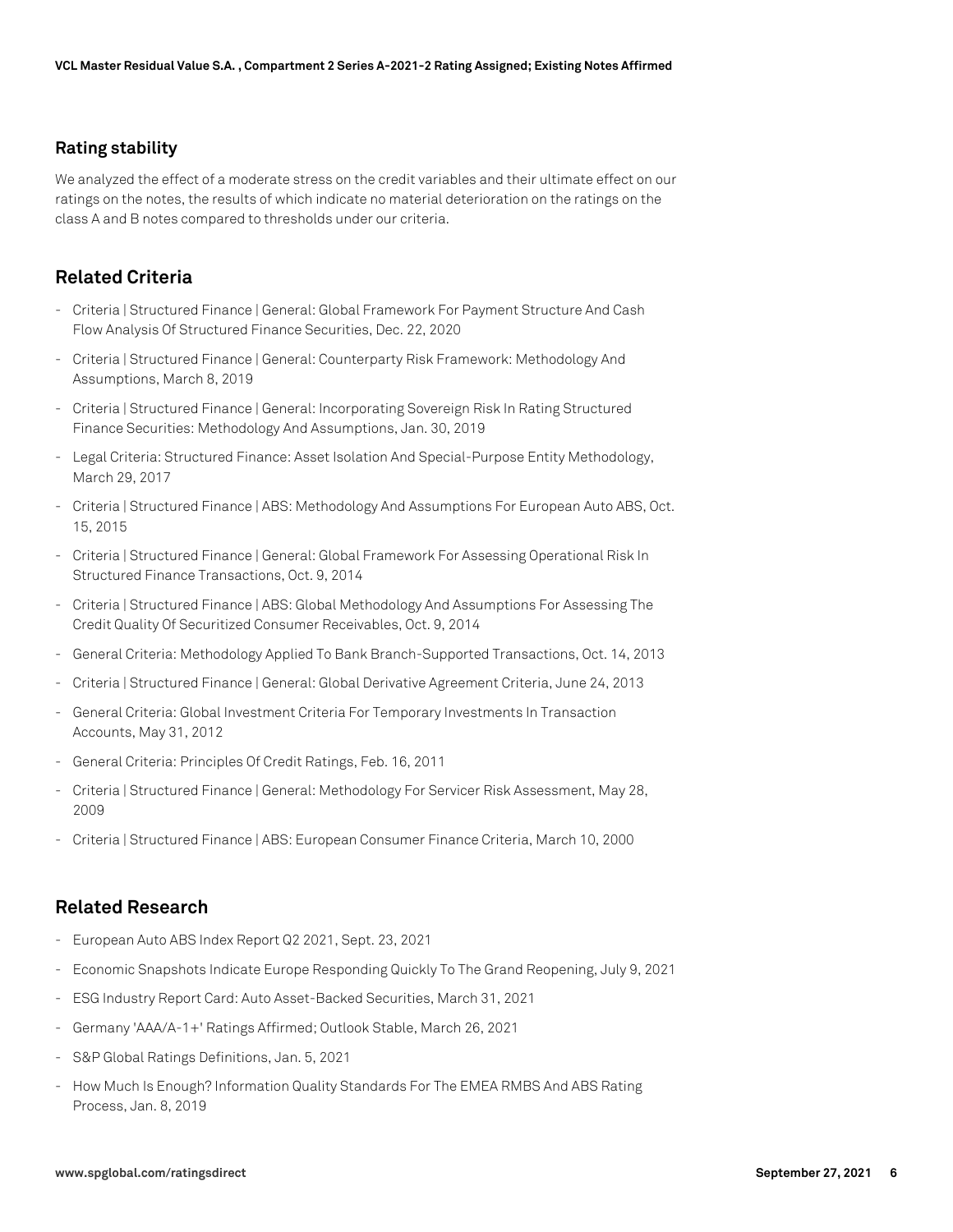#### **VCL Master Residual Value S.A. , Compartment 2 Series A-2021-2 Rating Assigned; Existing Notes Affirmed**

- Two VCL Master Residual Value S.A., Compartment 2 ABS Ratings Withdrawn At The Issuer's Request, Sept 24, 2019
- 2017 EMEA ABS Scenario And Sensitivity Analysis, July 6, 2017
- How We Rate And Monitor EMEA Structured Finance Transactions, March 24, 2016
- European Structured Finance Scenario And Sensitivity Analysis 2016: The Effects Of The Top Five Macroeconomic Factors, Dec. 16, 2016
- Global Structured Finance Scenario And Sensitivity Analysis 2016: The Effects Of The Top Five Macroeconomic Factors, Dec. 16, 2016
- Scenario Analysis: Gross Default Rates And Excess Spread Hold The Answer To Future European Auto ABS Performance, May 12, 2009